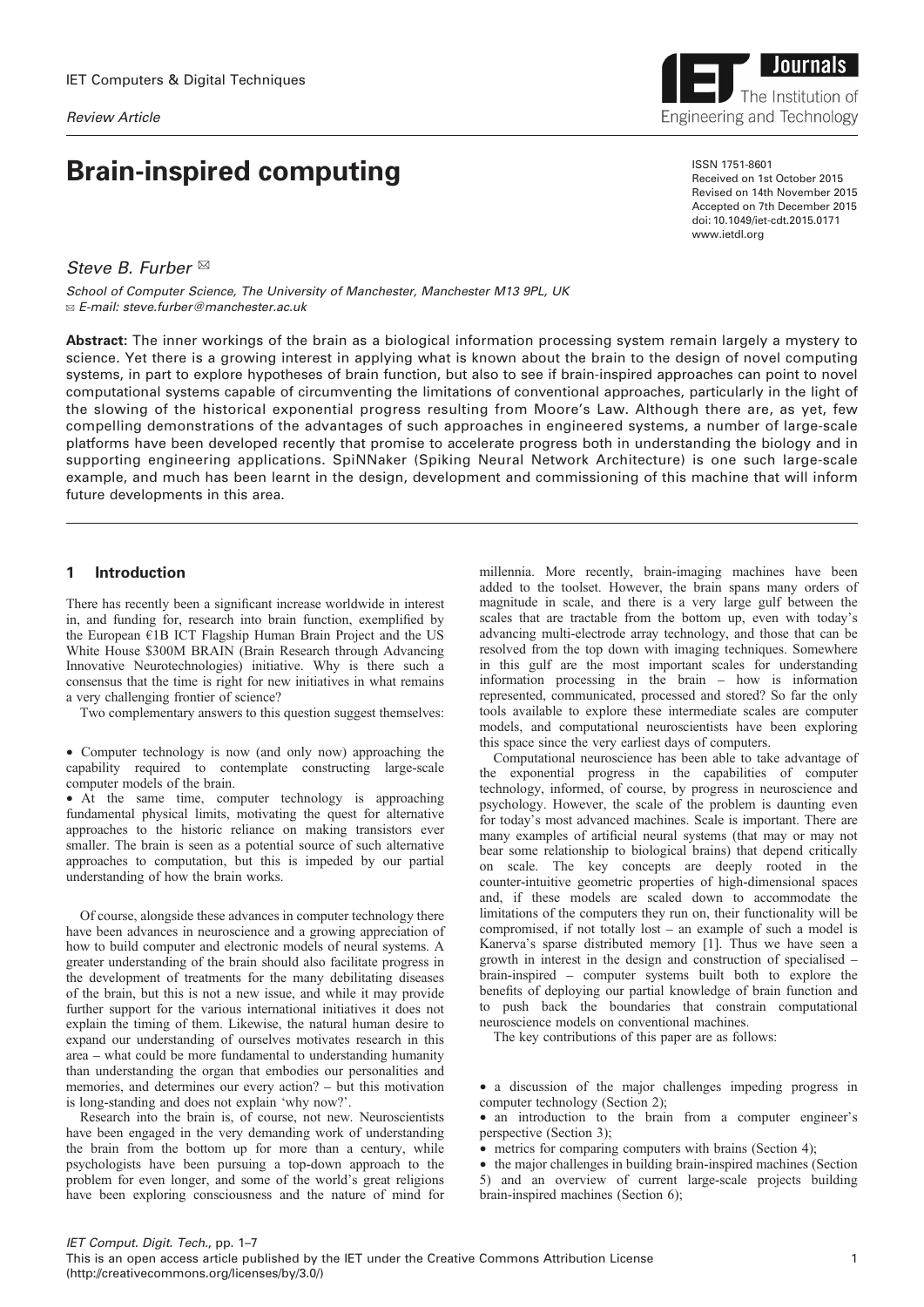† details on the SpiNNaker (Spiking Neural Network Architecture) project (Section 7), and lessons from early user experience on SpiNNaker (Section 8).

# 2 The end of Moore's law

Progress in computer technology since the first electronic stored-program computer ran its first program on 21st June 1948 in Manchester, England, has been nothing short of formidable. The Manchester 'Baby' executed around 700 instructions per second, while a modern processor – even a fairly simple mobile phone processor of the sort used in SpiNNaker – is around a million times faster. 'Baby' consumed 3.5 kW of electrical power, while the SpiNNaker processor consumes a hundred thousand times less.

Most of this progress has resulted from Moore's Law [[2](#page-5-0)] – the observation made by Gordon Moore in 1965 that the number of transistors that could be manufactured on a single silicon chip doubled every 18 months to two years. This started as an observation, but rapidly became the major planning tool for the entire semi-conductor industry (and hence a self-fulfilling prophecy!). The principal means for delivering Moore's Law has been to make transistors ever smaller. As CMOS transistors get smaller they become cheaper to make, faster, and more energy-efficient. This win-win scenario has driven the industry forward for five decades and has led to the prevalence of computer technology in every walk and aspect of life.

However, no exponential growth pattern can continue forever, and in the case of shrinking transistors, there is the obvious physical limit of the size of the atom. Many seemingly insuperable obstacles have been overcome getting to where we are today, but this one really does seem to be insuperable! We are rapidly approaching this limit, at least in the sense that the statistics of the bulk properties of the semi-conductor material in the active region of a transistor are being compromised by the small number of atoms in the region.

Alongside this approach to physical limits, economic limits are also slowing progress. The cost of designing a billion-transistor chip and the cost of building a 'fab' (fabrication facility) are growing alarmingly. Furthermore, as we approach the physical limit, transistors are becoming less reliable and less predictable in their performance characteristics. Energy-density is also increasing to infeasible levels, leading to the concept of 'dark silicon' – the idea that it will not be feasible to have all of the regions on a chip active at the same time. Software will have to make decisions as to which chip functions are most vital at any time, and switch other functions off to keep power consumption within acceptable limits. All these factors suggest that Moore's Law progress is slowing, and we need to seek alternative ways forward if historic rates of progress are to be maintained into the future.

The first tremor in this impending technology quake was the transition made in the early years of this century by all of the major microprocessor manufacturers away from ever-faster clock speeds and to multicore processors. Instead of using the additional transistors delivered by Moore's Law to deliver a faster single processor, they are now used to deliver more processors (on a single chip). This move, first to multicore and then to many-core architectures, is a result of power constraints. As a consequence, most computer systems now operate with multiple processor cores, and understanding how to deploy these resources – how to write parallel computer programs – is a problem that cannot be ignored, though it has been the 'Holy Grail' of computer science for half a century and remains very challenging for general-purpose software.

Computer engineers are therefore facing a range of new issues concerned with designing energy-efficient parallel systems that are resilient to component variability and failure. This is hard enough, but application domains are also spreading into new areas that create even greater challenges: cognitive systems that sense and respond to their environment are emerging in many areas, from driverless cars and driver-assist technologies through to robot lawn mowers and domestic vacuum cleaners, many increasingly dependent on very challenging forms of computer vision. Such

applications require the computer-controlled systems to have flexible capabilities that move them ever closer to the capabilities of biological systems. Maybe biology can help find new solutions to these challenges?

# 3 Brains

The nearest biological analogue to the computer is the brain. The brain is an information processing system that accepts inputs from a wide range of sensors, from vision through audition, taste, smell, touch through to the many proprioceptive sensors that provide feedback on the state of the biological machine. The brain processes these inputs in the light of stored memories of past experience and 'hard-wired' instinctive knowledge to move through and interact with its environment using its many actuators (muscles). How the brain does this is far from fully understood, though a lot is known about the physiology of the brain and about its construction. What follows is a computer engineer's perspective on the key features of the biological brain.

The fundamental building block of the brain is the neuron, or brain cell. From a computer engineer's perspective, neurons are a bit like logic gates in that they have multiple inputs and a single output. The typical fan-in/fan-out (or in neuroscience terminology, convergence/divergence) numbers are quite different, however: whereas logic gates typically have two, three or four inputs, neurons have thousands or tens of thousands of inputs, and some have hundreds of thousands. The connections between neurons are synapses. Neurons communicate principally by issuing electro-chemical spikes that are pure impulses – no information is conveyed in the shape of the spike, the information is simply in its timing. Biological networks learn primarily through synaptic plasticity – whereby a synapse adjusts is efficacy in response to local activity – and through structural plasticity – whereby ineffective synapses may be removed and new synaptic connections formed.

Thus a thought is simply a spatio-temporal pattern of spikes in the brain, as are sensory inputs and motor command outputs. Memories are somehow formed through the plasticity mechanisms, though this is far from fully understood.

The above rather simple picture of brain function is, of course, over-simplified. Some neurons do not emit spikes but rather emit neuromodulators – chemicals that have a global effect on neurons and especially synapses within their sphere of influence. One of these is dopamine, which is known to represent a reward mechanism that can confirm otherwise tentative plasticity changes. Some neurons make direct electrical connections through gap junctions, and there is debate about the active role of other cells in the brain – the glial cells that form the scaffolding around which the neurons assemble their complex wiring structures. Then we can go inside the cells and look at the role of the DNA that defines the resident protein mix, the mix of ion channels that generate the spiking behaviour, or even consider the ∼1,500 proteins at work in each synapse, small variations in which have significant effects on the synapse's operation. Some argue that quantum effects in the neuron may be vital to understanding deep phenomena such as consciousness. Overall this is a very complex picture, much of which has yet to be unravelled and understood.

What is clear is that brains are highly parallel, very energy-efficient, and highly resilient to component failure. They are also extremely accomplished in performing complex cognitive tasks involving sensing and interacting with their environment. Biology has thus addressed many of the major issues now facing computer engineers and has much to teach us, if only we could understand how it works.

# 4 Computers against brains

There have been many attempts to compare computers with brains, for example on the basis of energy efficiency, but as we still do not understand the information processing principles at work in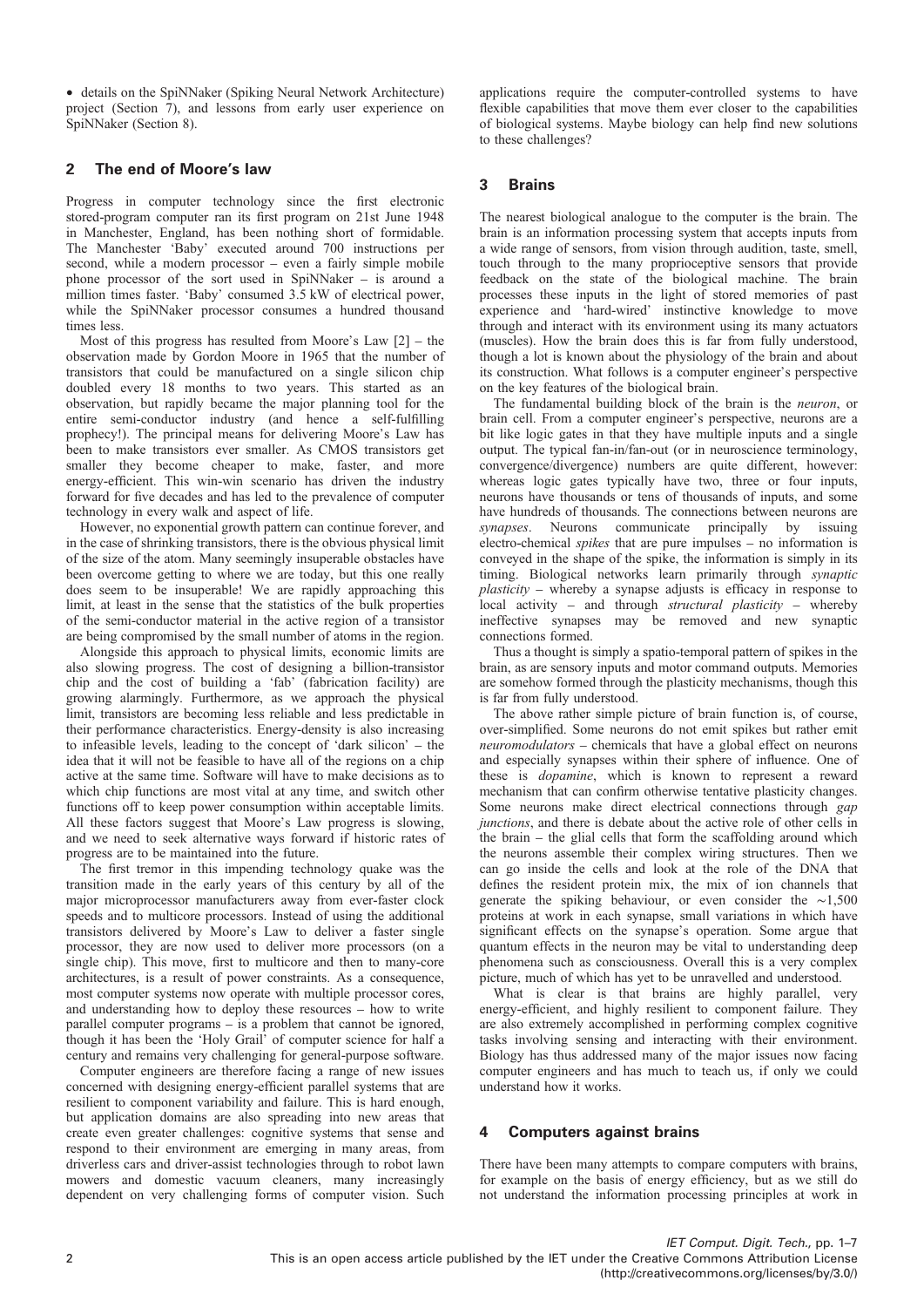the brain all such comparisons are at best provisional. Most comparisons look at the energy used by computers modelling brain components and compare this with the ∼25 W consumed by the brain itself. On this basis computers come out very badly! The best estimates of the computing power required to model a full human brain come out in the exascale region  $-10^{18}$  operations per second. Exascale is the next target in high-performance computing, and it is proving formidably difficult to deliver this level of performance on a 20 MW power budget, but even if this is achieved that is still a million time less energy-efficient than biology.

On the other hand, it might be argued that an equally valid comparison would be to consider a brain modelling a computer. A 32-bit binary number represents a 10-digit decimal integer. A human might take perhaps 5 s to add two such 10-digit numbers written one above the other on a sheet of paper, consuming 100 J. An efficient microprocessor system running at 40 mW could perform 200 M such additions per second, hence each addition consumes 200 pJ, around  $10^{12} \times$  less energy than the human. Of course, a brain performing 10-digit addition is not just doing the addition, it is also carrying out a complex vision task to recognise the numbers on the sheet of paper, and also maintaining body functions such as breathing and circulation.

Brains use a number of recognisable techniques to achieve efficient operation and robustness. Spikes are ∼100 mV pulses, around one tenth of the ∼1 V signals typically used on microchips. On the usual capacitive model of energy consumption this represents a 100× energy saving. The very low signal swing leads to poorer noise immunity, but the robustness mechanisms at work in the biology are highly tolerant of such noise. Computers use dense binary codes which lead to high levels of activity, whereas brains use sparse codes wherein fewer than 10% of neurons are highly active at any time, giving a ∼10× energy saving. The computations in a neuron do not carry the overhead of instruction fetch and decode, saving ∼10× energy, and are carried out by analogue processes in the synapses, dendrites and soma, perhaps representing a further 100× energy saving over the digital processes in computers. Overall these simple engineering considerations suggest that brain technology could be six orders of magnitude more efficient than digital computers, so perhaps the first comparison above is closer to the truth?

To achieve robustness to component failure brains deploy several techniques worthy of consideration:

• Parameter representation: computers use binary numbers, which are dense but non-uniform  $-$  as the names suggest, the most significant bit (MSB) carries far more significance than the least significant bit (LSB). Thus a failure of the MSB is far more catastrophic than is a failure of the LSB. Brains use a far more evenly distributed representation that is far less skewed, and a failure of a single neuron has little detrimental effect irrespective of which neuron it is.

† The use of pulse communication (spikes) in neurons makes fault-tolerance more straightforward, as neurons fail silent, in a known state. This is much easier to accommodate within a fault-tolerance framework than is the conventional level signalling in a computer, where a component may fail stuck at 0 or 1 and failure is indistinguishable from a valid signal – components effectively fail noisily and in an unknown state.

• The plasticity of a biological neural network allows it to compensate for a component failure – nearby neurons will retune their representations to minimise the loss of representational capacity of the population.

Thus we see that whereas in a computer a component failure may be severe (such as an MSB), is hard to ignore, and is permanent, in a brain a component failure is minor, minimally interfering, and will be further compensated for through plasticity.

Can any of these advantages of the biological system be transferred across to the engineered system? This is not straightforward – it is not obvious how you would build an efficient adder for two population-coded parameters, for example – but it might be easier if we understood more deeply how the brain achieves its superiority, particularly in resilience.

Some of the differences between brains and computers are more understandable if you look at their origins and their intent. Computers are designed to meet the need for exact symbolic operation. In the Turing Machine concept there is no scope for approximation or error – the result is either exactly correct or it is irrelevant. A brain, on the other hand, just has to be right enough, or perhaps a little bit faster or cleverer than another brain that plans to eat it! However, computers are increasingly being used for more brain-like tasks, such as understanding complex visual scenes. Here precision may not be of the essence, and biological principles may be applicable. Certainly, there is increasing interest worldwide in trying to understand how to build machines that operate on more brain-like principles than do conventional computers.

## 5 Building brains

There are a number of current projects aimed at building large-scale brain models, though none is currently aiming at models as large as the human brain. Many complex issues must be taken into consideration in these undertakings, and many unknowns accommodated.

The biggest challenge in any brain-modelling project is to achieve the very high degree of connectivity found in the brain. There are in the region of  $10^{15}$  synapses in the human brain, and  $10^{11}$  'wires' making those connections. This is clearly beyond the capacity of any electrical wiring technology, but we can exploit the fact that electrical wires are much faster than their biological counterparts to multiplex many biological spikes through far fewer electrical wires. The all-or-nothing nature of the neural spike also helps here, as its nature as a pure asynchronous event allows it to be conveyed efficiently in digital form using address event representation (AER) [\[3\]](#page-5-0). In AER systems each neuron is given a unique numerical identifier or 'address', and this address is transmitted to other neurons whenever this neuron spikes. Multiplexing AER events through a single bus or channel will clearly introduce some timing errors as simultaneous events must be sent sequentially, but these errors can be a small fraction of a microsecond, which is negligible in comparison with the time constants at work in neurons, which are of the order of milliseconds. Of course, multiplexing also has its limits, and a single shared channel will not scale to arbitrarily large networks. As a result, a major challenge in large-scale systems is the design of the overall communication fabric and protocols that must distribute and manage the AER event traffic across many channels.

Once the communication has been sorted out, there is then the question of the level of abstraction at which the neural and synaptic processes should be modelled, and what technology should be used to support those models. The full details of the biological cell are very complex, and it is unclear which of these details can safely be abstracted away before there is a risk of losing some vital function. Many large-scale models use 'point neuron' models, such as the leaky integrate-and-fire model and the Izhikevich model [\[4\]](#page-5-0), which abstract away all of the cell's physical details such as the disposition of its dendritic trees. More complex models based on the Hodgkin–Huxley equations [[5](#page-5-0)] and Rall cable equations [\[6\]](#page-5-0) may also be used, though these incur several orders of magnitude more computational cost in the ordinary differential equation (ODE) solvers if these are implemented in conventional digital processing hardware.

Similar considerations come to bear on the implementation of synaptic processes, where many different learning rules are of interest to the neural modelling community. The original idea – due to Donald Hebb – is that 'neurons that fire together wire together' [\[7](#page-5-0)]. Today there are many variations on this theme, with strong interest in spike timing dependent plasticity (STDP) [\[8\]](#page-5-0) where a causal relationship between a presynaptic spike and a postsynaptic spike leads to a strengthening of that synapse,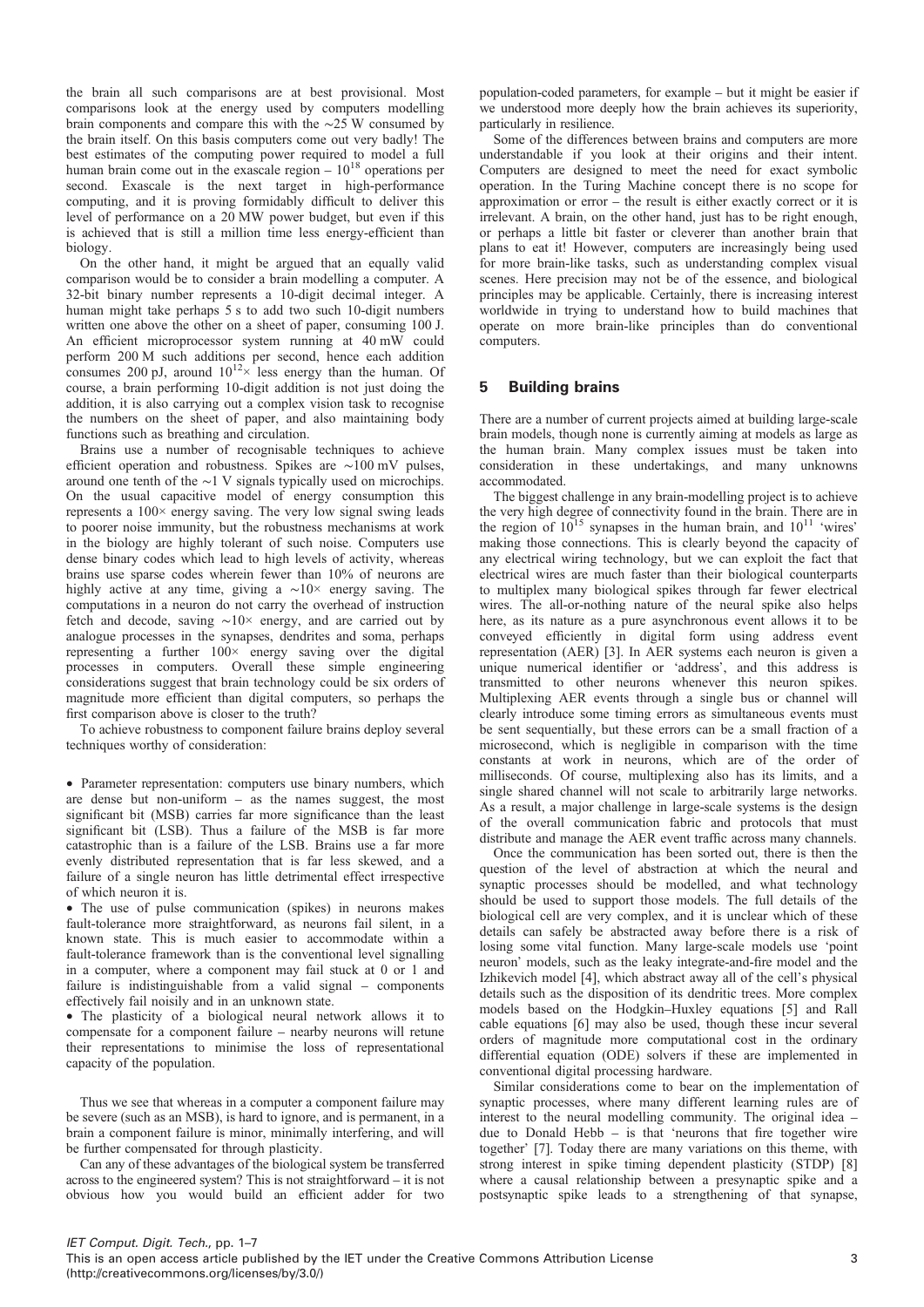whereas an anti-causal relationship leads to weakening of the synapse. Dopamine-reinforced STDP allows a subsequent 'reward' to confirm a tentative reinforcement, and so on. This is a very rich and diverse area of research (e.g. [[9](#page-6-0)]), and a brain-inspired machine should allow for this diversity.

Implementation technologies range from conventional computers though special purpose many-core machines, GPUs, FPGAs, ASICs to custom analogue circuits that implement the differential equations directly. Analogue circuits may use above-threshold transistors, when it is common to operate significantly faster than biological speeds, or sub-threshold devices – which we digital designers simply describe as 'off' – where the computations are carried out on tiny leakage currents.

All brain-inspired systems, whether designed primarily to support models of the brain itself or to support engineering applications, represent design compromises. There are trade-offs to be made, for example, between energy-efficiency, where sub-threshold analogue circuits represent the optimum technology, and modelling flexibility, where programmable digital systems offer the greatest potential. Similarly, there are trade-offs between synaptic resolution and integration density, since the synaptic weight matrices are the largest data structures to be accommodated. This is perhaps best illustrated by looking at some examples of large-scale brain-inspired systems.

## 6 Large-scale brain-inspired systems

Not all brain-inspired systems are based on novel hardware. It is possible to apply ideas from the brain in software systems that run on conventional computers. Perhaps the highest-profile example of this is the rather recent interest shown in deep networks [\[10](#page-6-0)], which have become the leading machine learning technology for a range of applications since Geoff Hinton revisited the issues around training deep multi-layer perceptrons (MLPs) and came up with a new approach that has transformed the cost of training these networks. There have been huge investments in deep networks and their close relative, the convolutional neural network (CNN), the latter being particularly well-suited to automated image classification.

MLPs are not especially brain-like: they do not communicate with spikes (though spiking versions of deep networks are under investigation [[11\]](#page-6-0)) and they are trained using error back-propagation, which is not directly biologically plausible. However, they are neural networks, hence their original inspiration is biological. CNNs are a little more biological in that the early convolutional layers resemble the regular patterns of filters found in the retina and early visual processing in the cortex, but they have taken this principle and extended it a long way into the engineering application domain.

In a similar vein, Jeff Hawkins has developed concepts based on a different perspective on cortical processing into his hierarchical temporal memory model [[12\]](#page-6-0). This model is based on viewing dendrite branches as separate processes, and exploits the properties of high-dimensional binary spaces through the use of sparse distributed representations of information. The model runs on conventional computers, using long binary strings to represent information, and the system is especially effective at recognising anomalous inputs in temporal data sequences.

Looking now at brain-inspired hardware, the IBM TrueNorth chip [\[13](#page-6-0)] is a very impressive silicon implementation of a neural network. TrueNorth implements 4,096 neurosynaptic cores each of which models 256 neurons with 256 synaptic inputs. The chip uses 5.4 billion transistors but runs at only 70 mW, using an event-driven hardware style to minimise activity (and thereby save power). The neuron model is fixed, and each synapse is binary with a per-input strength modulation shared across the 256 neurons in a core. A feature of the design is the deterministic behaviour of the system corresponding exactly to a software model that can be used for development and network training.

Other approaches are represented by the Stanford Neurogrid [\[14](#page-6-0)], which employs sub-threshold analogue circuits for real-time performance, the Heidelberg HiCANN system [[15\]](#page-6-0), which uses wafer-scale above-threshold analogue circuits to run 10,000× faster than biology, and the Cambridge Bluehive system [[16\]](#page-6-0), which uses digital circuits on FPGAs to deliver real-time performance. Our own contribution is the SpiNNaker machine, summarised in the next section.

# 7 SpiNNaker

SpiNNaker, a contraction of "Spiking Neural Network Architecture", is a massively-parallel computer specifically to accelerate our understanding of the brain through its ability to support very large-scale systems of spiking neurons in biological real time. The goal is to integrate a million small mobile phone processors in a single system capable of modelling up to a billion neurons and a trillion synapses. A billion neurons is only 1% of the human brain, or ten whole mouse brains! There is nothing magical about the million-core objective, except that it requires scalability to be a first-class consideration from the outset. Why not more than a million? The answer here is really economics – a million processors is about the limit of what can be achieved with a (generous) academic research budget. We aimed from the outset for a build cost of £1 per processor, and despite many individual costs deviating significantly from the planned budget, these deviations approximately cancelled each other out in the final reckoning. The design costs – principally manpower – were significantly higher than the build costs, but again achievable within academic research funding constraints.

The design of the machine has been covered extensively elsewhere, from the silicon [\[17](#page-6-0)] to the architecture [\[18](#page-6-0)] and the software philosophy [\[19](#page-6-0), [20\]](#page-6-0). The key 'brain-inspired' feature of the machine is the mechanism it uses to deliver biological levels of connectivity between the spiking neuron models, which is to map AER into a very lightweight packet-switched communication fabric [[21\]](#page-6-0) with a packet router at the heart of each SpiNNaker chip. A neural spike represents of the order of one bit of information, and in SpiNNaker this is conveyed in a 40-or 72-bit packet with a 32-bit AER 'key', 8 bits of management data, and an optional 32-bit data payload (which is typically not used for pure spike packets).

A SpiNNaker package contains a processing chip with 18 ARM processor cores together with a 128 Mbyte memory chip, access to which is shared between the processors. 48 of these packages are mounted on an extended double-height Eurocard circuit board (Fig. [1\)](#page-4-0), giving 864 cores per board. 24 boards can be mounted in a 19-inch card frame, and five card frames stacked in a standard 19-inch cabinet (Fig. [2\)](#page-5-0). This cabinet then contains over 100,000 processors and is capable of modelling a spiking neural network of the scale of a mouse brain – 100 million neurons – in biological real time, though of course using simplified point-neuron models. The full million-core machine will require ten of these cabinets.

The machine is supported by software tools that compile a neural network description written in a standard language such as PyNN or Nengo into a form suitable for loading onto the machine, thereby removing from the user any requirement for a detailed understanding of its principles of operation. The model can interface to external AER sensors and actuators for real-time robotics applications.

The use of general-purpose processors in SpiNNaker allows for very flexible modelling of the neuronal and synaptic equations as these are implemented in software. Although the machine is optimised in terms of architectural balance for the simpler 'point neuron' models on the principle that complex networks of simple neurons are probably more interesting than simple networks of complex neurons, nothing here is set in stone. Synaptic plasticity is clearly a vital aspect of neuronal learning, and providing for a range of plasticity mechanisms is key to the usefulness of a research platform such as SpiNNaker. There are trade-offs, of course, as more complex neuron or synapse models will take more compute cycles and therefore each core will be able to model fewer neurons/synapses, but most things turn out to be possible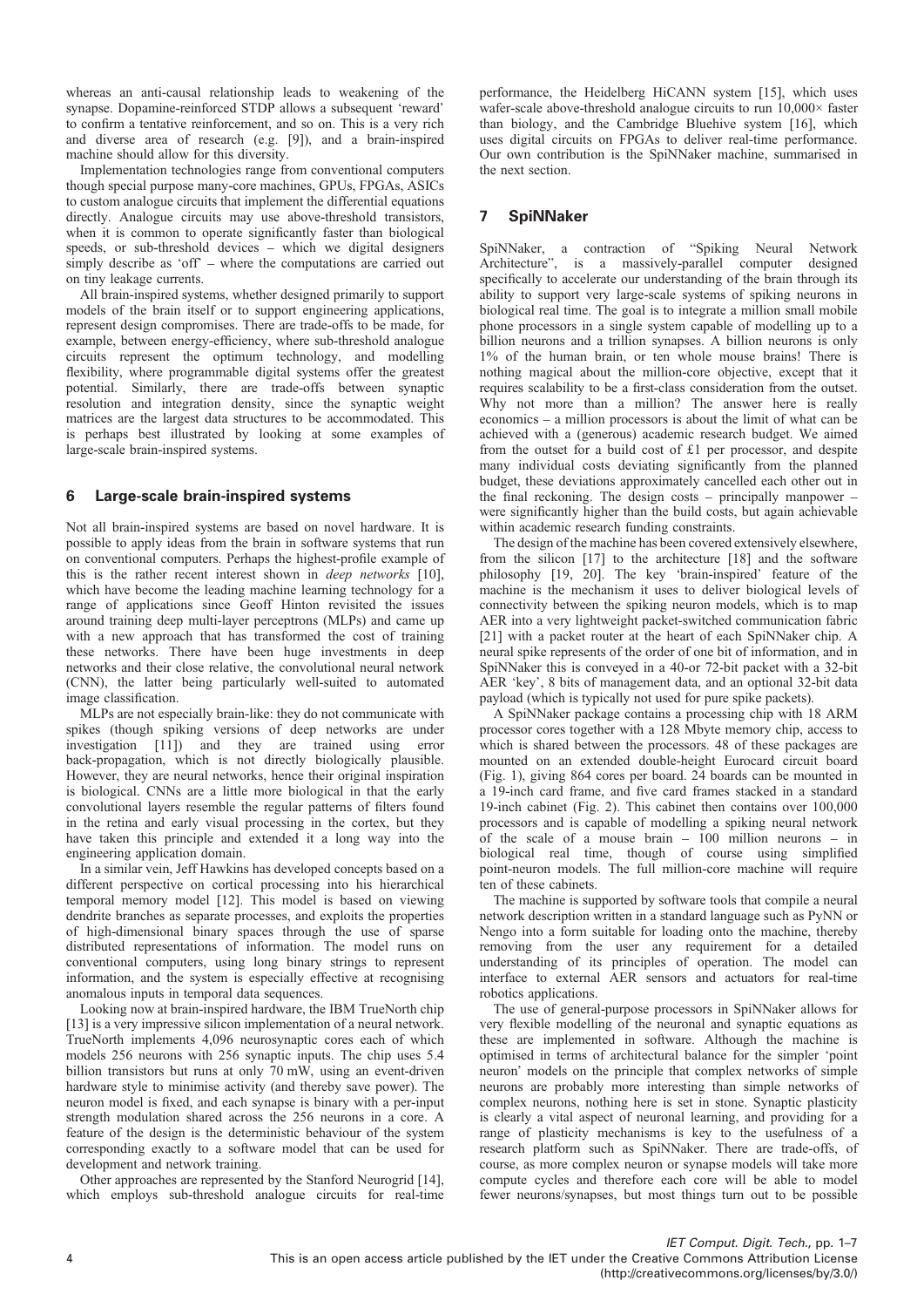<span id="page-4-0"></span>

Fig. 1 48-node SpiNNaker circuit board with 48 packages incorporating 864 ARM processor cores in total

with a little (sometimes a lot of) thought. The flexibility of the software approach has already been richly demonstrated in our early encounters with real users.

## 8 Real users

With any generic platform such as SpiNNaker, the designers make certain assumptions about how the machine will be used. Subsequent encounters with real users quickly put those assumptions to the test!

In SpiNNaker's case, the major assumptions were based around the typical characteristics of biological neural systems – variable connectivity in the region of thousands to tens of thousands of inputs per neuron; sparse connectivity whereby each neuron in a population connects to perhaps 10% of the neurons in a population onto which this population projects; mean firing rates in the region of 5 to 10 Hz, with peak firing rates in the hundreds of Hz; and so on. Many users, it turns out, are interested in networks that operate outside these biological settings. Of particular interest is our ability to support the neural engineering framework (NEF) [[22\]](#page-6-0) from the University of Waterloo, Canada. The NEF, and its associated language Nengo, is used to support the most advanced multi-behavioural neurocognitive system built to date, Spaun [\[23](#page-6-0)]. A major strength of the NEF is that it is built on a solid theoretical foundation, control theory. Currently Spaun runs on a large cluster

computer, but this takes 2.5 h to compute each second of real time. A major early goal for SpiNNaker is to run Spaun in real time. However, the NEF generates neural populations with mean firing rates in the hundreds of Hz, and population-to-population projections are generally dense – fully connected. This has led the Nengo SpiNNaker back-end to use techniques rather different from those originally conceived [[24\]](#page-6-0). Instead of communicating individual spikes, the Nengo system decodes the population firing patterns to recover the parameter(s) that they represent, and it is that parameter that is communicated in every 1 ms time-step. Note that this is only possible because the underpinning control theoretic model defines such a decoding.

At a more detailed level, the assumptions regarding computational requirements were based on published examples of neural ODE solvers using basic Euler integration with 1 ms time steps. However, many users want more accurate ODE solvers [[25\]](#page-6-0) particularly for the stiffer models, and these inevitably shift the architectural balance towards greater computational complexity. Some users also want greater accuracy through the use of 0.1 ms time steps; on SpiNNaker this may be best achieved by running  $10\times$  slower than real time.

The major computational load in SpiNNaker is processing synaptic connections, where a single core handles up to 5 million connections per second (compared with up to one million neuron ODE time steps per second). Adding plasticity to the synapse model increases the computational cost per synapse significantly,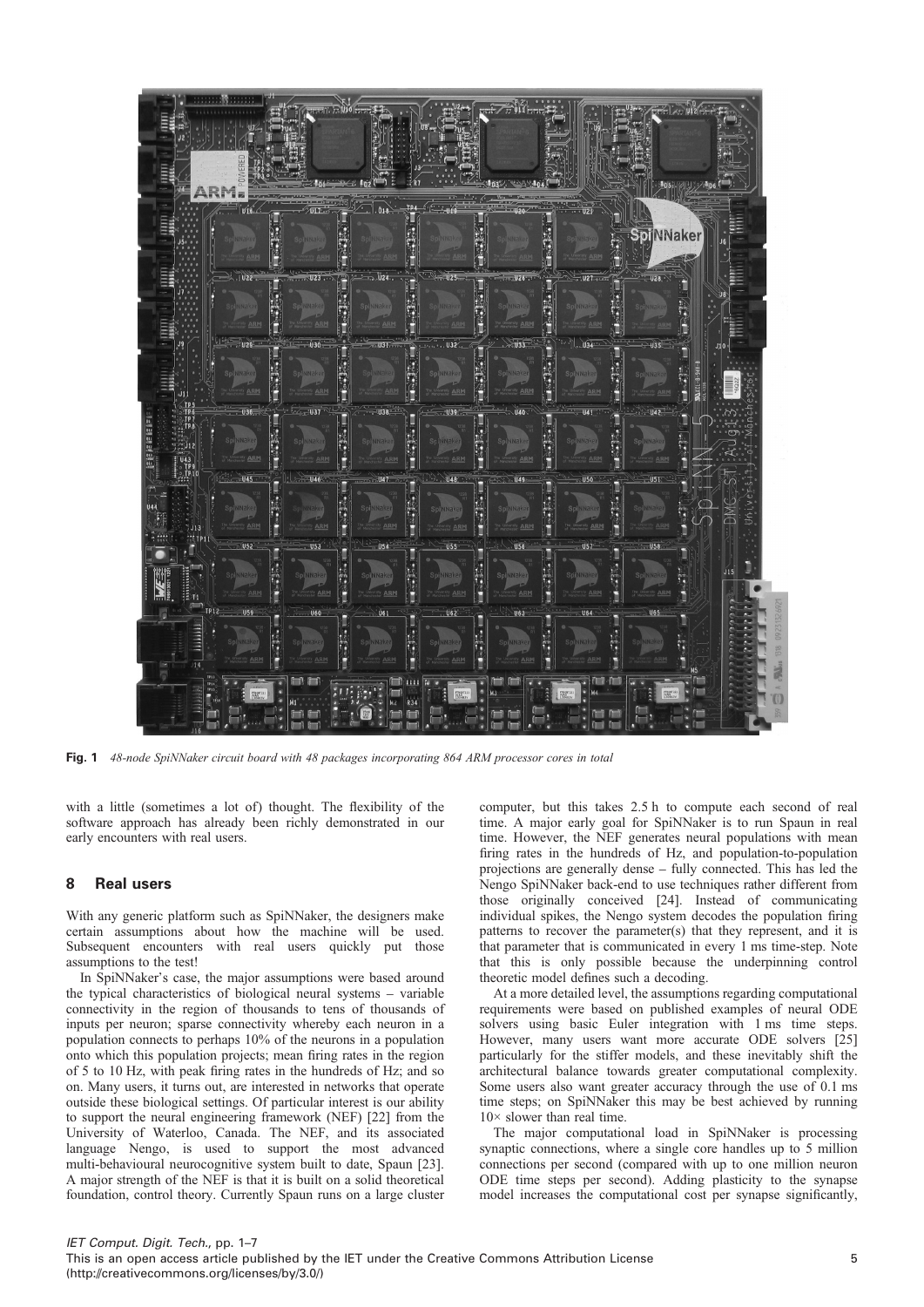<span id="page-5-0"></span>

Fig. 2 SpiNNaker cabinet incorporating over 100,000 ARM processor cores

and this has led to considerations of using more than one core per neural population – for example one to handle the ODE solvers and one to handle the synaptic plasticity [[26\]](#page-6-0). A similar approach is under consideration to employ multiple cores to process individual dendritic branches, thereby improving the overall efficiency of the synaptic processing algorithms and, perhaps, allowing each branch to support local non-linear processes.

All these new considerations have emerged as users have attempted to use SpiNNaker to support models that were not anticipated at design time, and perhaps underline the advantages inherent in basing all aspects of the model support apart from the communication primitives in software rather than hardware. The universality of software has its costs in terms of both performance and energy-efficiency, but it offers a flexibility that is hard to achieve any other way, and is particularly valuable in a research platform such as SpiNNaker.

## 9 Conclusions

Although brains and computers are both primarily information processing systems, there are very great differences in their

principles of operation. There are many aspects of the operation of brains that are little understood, yet there is evidence that there are lessons to be learnt that could be applied in the design of machines and that address impending challenges in the design of those machines. These lessons are in areas such as the efficient use of massive parallelism, energy-efficiency and resilience to component failure, none of which requires us to solve the Grand Challenge problem of how the brain supports intelligence and consciousness.

SpiNNaker is one of several projects worldwide addressing the challenge of building large-scale brain-inspired computing platforms. The primary goal of SpiNNaker is to offer a generic platform for modelling large-scale brain models based on spiking neurons, and a bespoke communications infrastructure enables the machine to deliver real-time performance that is unachievable on computing platforms with conventional communication fabrics. Other aspects of the machine are based on conventional (if rather constrained) software mechanisms, which give the machine a degree of flexibility that is proving to be its major strength. It is also enabling users to exploit the machine in ways unanticipated during its design that stretch the initial design assumptions in many ways, all of which will feed into the design of the next generation machine.

Understanding the brain remains as one of the great frontiers of science. Major progress depends primarily on the emergence of theories offering explanations of how the brain encodes, stores and processes information, but those theories need testing, and computers such as SpiNNaker are configured to offer platforms for such hypothesis testing, as well as supporting more experimental explorations from which the data to inspire new theories can emerge. After 15 years in conception and ten in development, SpiNNaker is now available and in use. Where it will lead, and what we will learn from it, remains to be seen!

## 10 Acknowledgments

The design and construction of the SpiNNaker machine was supported by EPSRC (the UK Engineering and Physical Sciences Research Council) under grants EP/D07908X/1 and EP/G015740/ 1, in collaboration with the universities of Southampton, Cambridge and Sheffield and with industry partners ARM Ltd, Silistix Ltd and Thales. Ongoing development of the software is supported by the EU ICT Flagship Human Brain Project (FP7-604102), in collaboration with many university and industry partners across the EU and beyond, and our own exploration of the capabilities of the machine is supported by the European Research Council under the European Union's Seventh Framework Programme (FP7/2007-2013) / ERC grant agreement 320689.

SpiNNaker has been 15 years in conception and 10 years in construction, and many folk in Manchester and in our various collaborating groups around the world have contributed to get the project to its current state. We gratefully acknowledge all of these contributions.

## 11 References

- 1 Kanerva, P.: 'Sparse distributed memory' (The MIT Press, 1988)
- Moore, G.E.: 'Cramming more components onto integrated circuits', Electronics, 1965, 38, (8), pp. 114–117 3 Mahowald, M.: 'VLSI analogs of neuronal visual processing: a synthesis of form
- and function'. Ph.D. dissertation, California Inst. Tech., Pasadena, CA, 1992
- Izhikevich, E.M.: 'Which model to use for cortical spiking neurons?', IEEE Trans. Neural Netw., 2004, 15, pp. 1063–1070
- 5 Hodgkin, A., Huxley, A.F.: 'A quantitative description of membrane current and its application to conduction and excitation in nerve', J. Physiol., 1952, 117, pp. 500–544
- 6 Rall, W.: 'Branching dendritic trees and motoneuron membrane resistivity', Exp. Neurol., 1959, 1, pp. 491–527
- 7 Hebb, D.O.: 'The organization of behavior: a neuropsychological theory' (Wiley, New York, NY, 1949)
- 8 Bi, G.Q., Poo, M.M.: 'Synaptic modifications in cultured hippocampal neurons: dependence on spike timing, synaptic strength, and postsynaptic cell type', J. Neurosci., 1998, 18, pp. 10464–10472